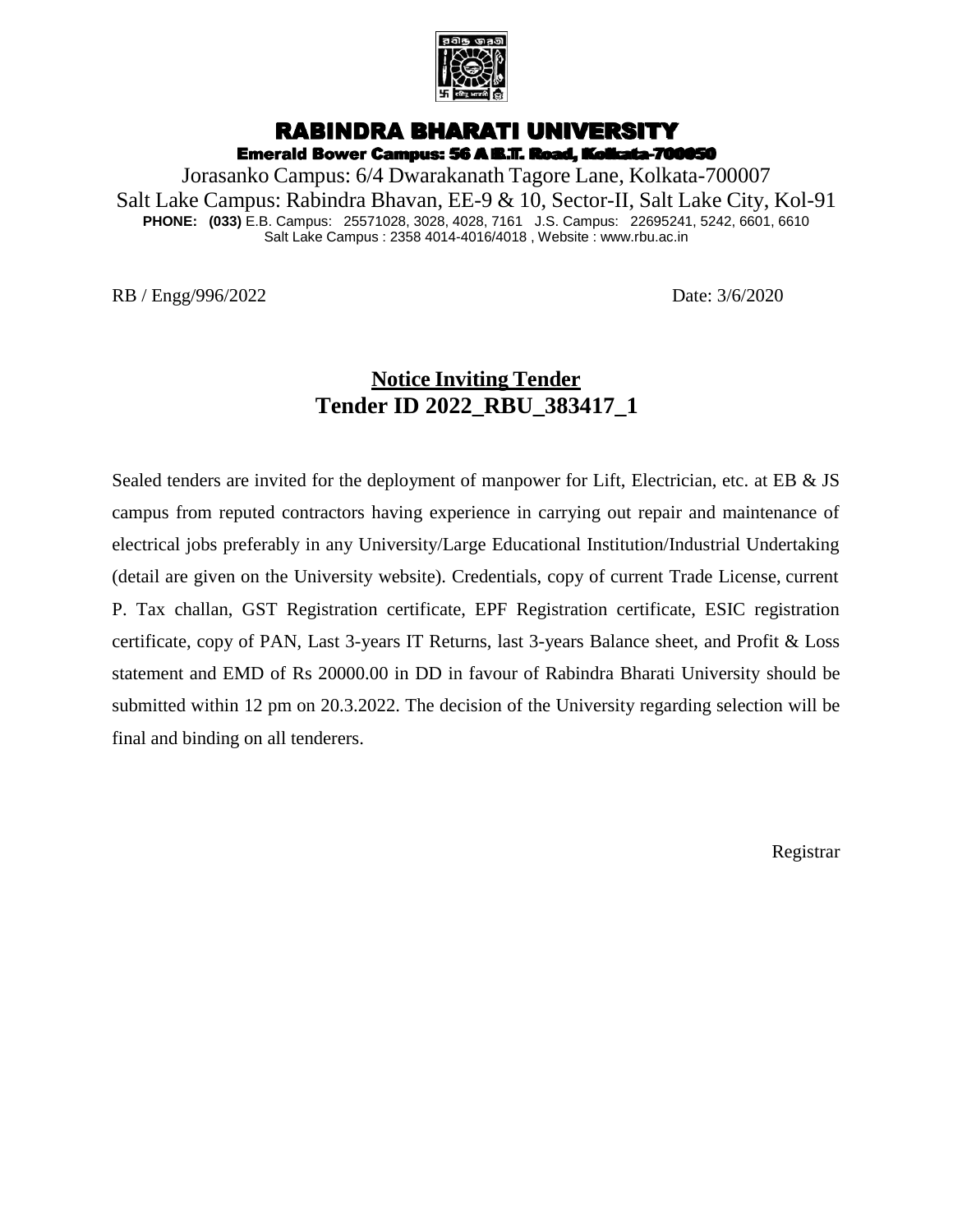

# RABINDRA BHARATI UNIVERSITY

Emerald Bower Campus: 56 A B.T. Road, Kolkata-700050

Jorasanko Campus: 6/4 Dwarakanath Tagore Lane, Kolkata-700007 Salt Lake Campus: Rabindra Bhavan, EE-9 & 10, Sector-II, Salt Lake City, Kol-91 **PHONE: (033)** E.B. Campus: 25571028, 3028, 4028, 7161 J.S. Campus: 22695241, 5242, 6601, 6610 Salt Lake Campus : 2358 4014-4016/4018 , Website : www.rbu.ac.in

## **Nature of work**

## Job: **Skilled manpower deployment for work at Rabindra Bharati University.**

1. Lift Operator -1

### **Monthly rates per person to be quoted in INR:**

Running and operating Lift, informing AMC agencies during trouble/breakdown, assisting AMC agencies during breakdown/maintenance and servicing. The operator must possess a competency certificate of lift attendant for automatic press button switch and car switch control.

2. Electrician cum Generator cum AC operator -6

### **Monthly rates per person to be quoted in INR:**

To attend breakdown/servicing/repairing/maintenance of electrical equipment/establishment, running & operating generators/AC machines/water Cooler/Aqua guard and allied jobs as and when required or any other jobs assigned by the University authority.

The operator should possess competency certificates preferably part  $I(B) \& II$ , but must possess part I(B).